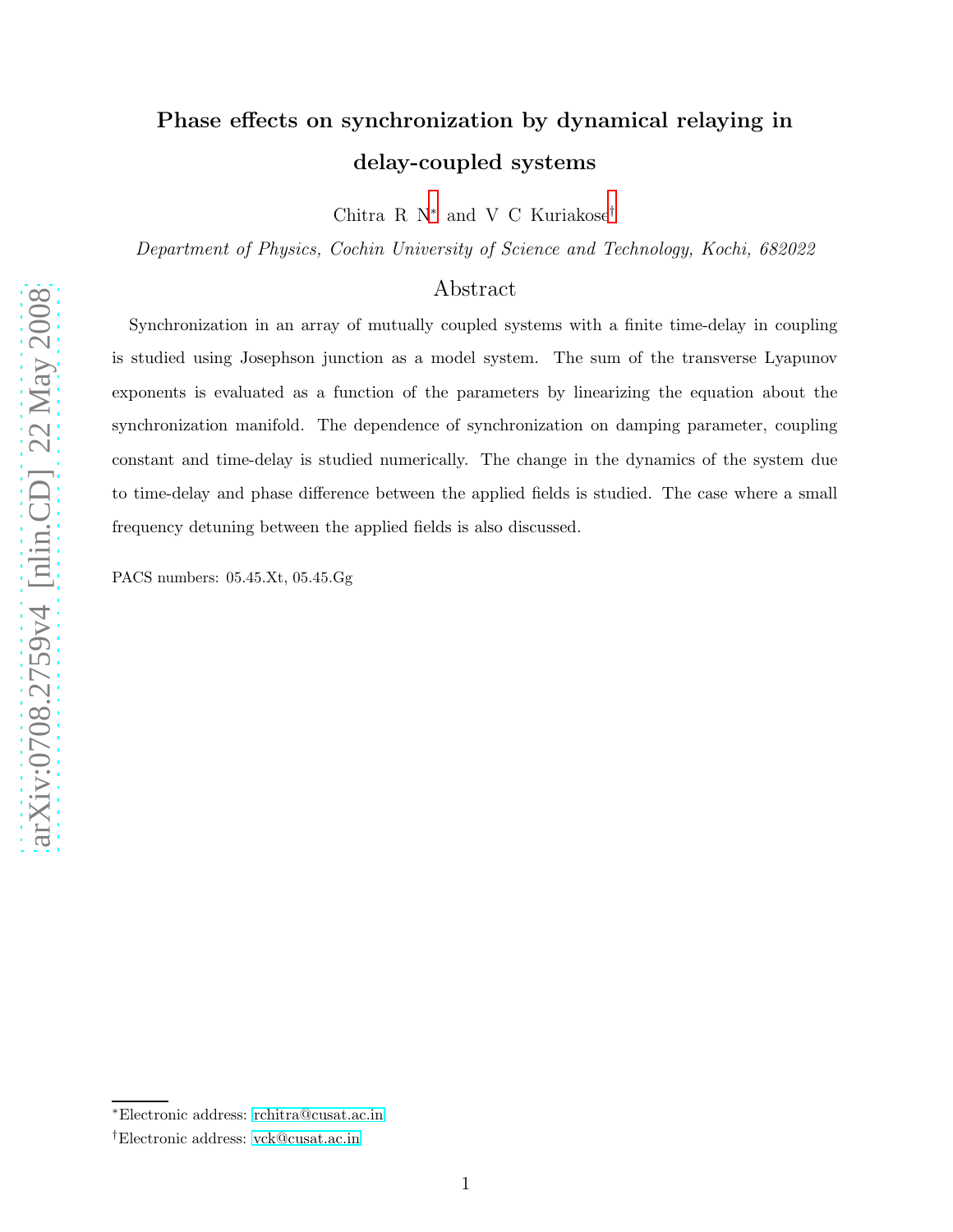Time-delayed systems are interesting because the dimension of chaotic dynamics can be made arbitrarily large by increasing the time-delay and hence find applications in secure communications. Most of the chaos based communication techniques use synchronization in unidirectional drive response system. A limitation which arises in this case is that messages can be sent only in one direction. Thus for a two way transmission of signals, a bidirectional coupling is required. In this work we deal with an array of three mutually coupled Josephson junctions with a finite time-delay in coupling and study the system dynamics in the presence of an external driving field. The effect of phase difference and a small frequency mismatch between the driving fields on a chaotically synchronized system with time delay is then studied.

#### I. INTRODUCTION

The equation for Josephson junction (JJ) when treated within the Stewart-McCumber model is identical to the equation for a driven damped pendulum which has been studied theoretically for several routes to chaos[\[1,](#page-8-0) [2\]](#page-8-1). Since the work done by Belykh, Pedersen and Soerensen on chaotic dynamics in Josephson junction (JJ) [\[3](#page-8-2), [4](#page-8-3)], a great deal of investigations have been carried out as it is an interesting candidate in the field of non linear dynamics. A detailed review of chaos in JJ can be found in [\[5\]](#page-8-4). Time-delay has been studied experimentally in JJ transmission lines represented by a sequence of overdamped underbiased JJs [\[6\]](#page-8-5). The synchronous variation of all the bias currents causes a change in the time required for the pulses to pass through the line, and hence possible to provide a required time delay.

A generalized stability theory for synchronized motion of coupled oscillator systems was developed by Fujisaka and Yamada [\[7](#page-8-6), [8](#page-8-7)]. Since Pecora and Carroll [\[9](#page-8-8)] reported the synchronization of chaotic systems, different types of synchronization such as complete, generalized and phase synchronization of chaotic oscillators have been described theoretically and observed experimentally in different physical situations[\[10,](#page-8-9) [11](#page-8-10)]. Intermittent synchronization has been reported in bidirectionally coupled chaotic Josephson junction [\[12](#page-8-11)]. Chaos synchronization in coupled JJ using active control techniques has also been studied [\[13](#page-8-12)]. We have studied the effect of phase difference between applied fields on suppression of chaos and synchronization in parallely coupled JJs [\[14\]](#page-8-13). Time-delay is ubiquitous in physical, chem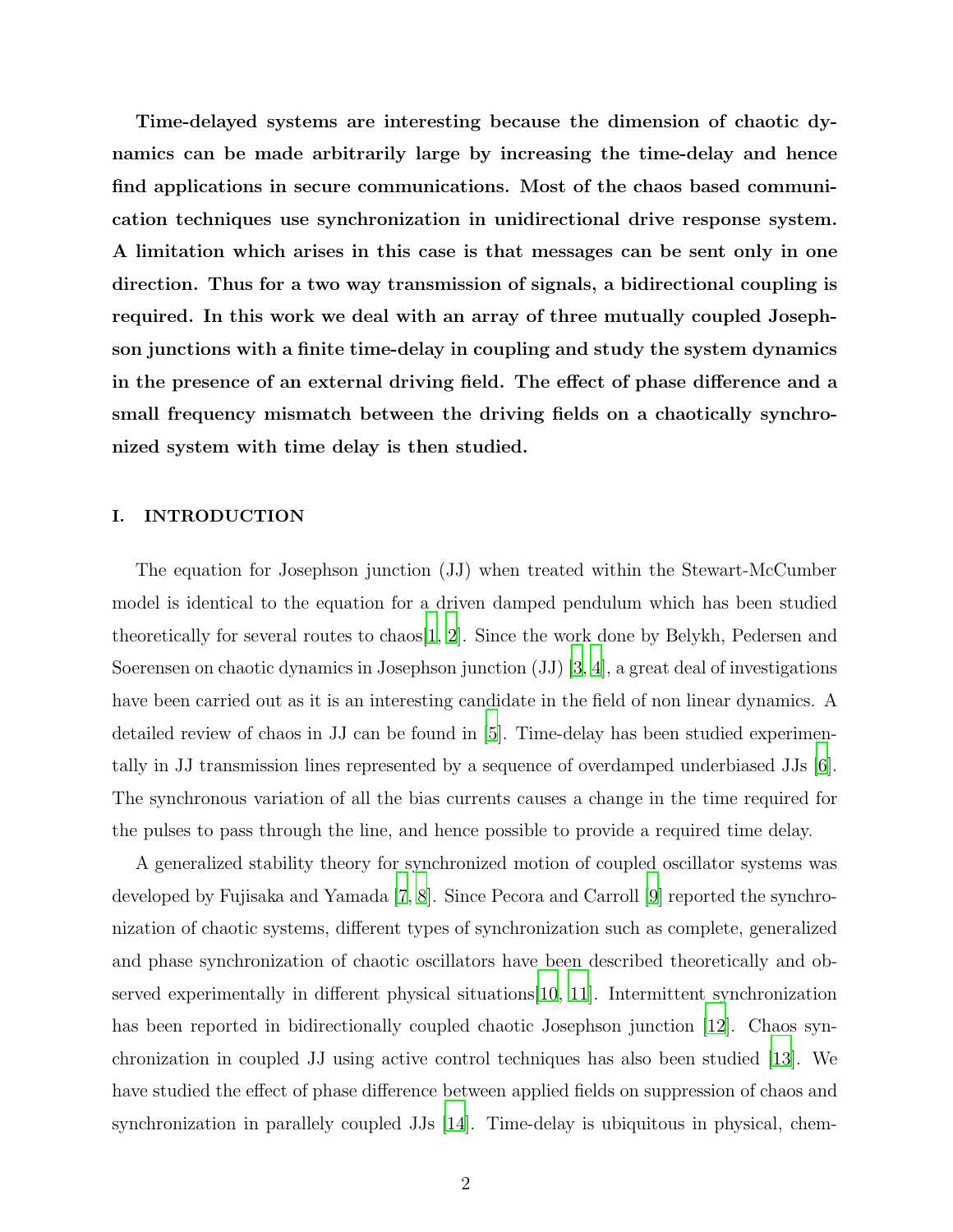ical and biological systems due to finite transmission times, switching speeds and memory effects. Anticipatory, lag, projective and phase synchronizations have been reported in timedelayed systems [\[15,](#page-8-14) [16](#page-8-15), [17\]](#page-8-16). However the addition of a time-delay considerably complicates stability analysis. The condition for stability of synchronization for unidirectionally coupled piece-wise linear time-delayed system can be obtained using the Lyapunov-Krasovskii method [\[18](#page-8-17), [19\]](#page-8-18). Intermittent anticipatory, intermittent lag and complete synchronization were found to exist at the same time in unidirectionally coupled nonlinear time-delayed system having two different time-delays [\[20](#page-8-19)]. Important functional information about the brain states could be obtained by modelling it with equivalent scale-free small-world networks [\[21](#page-9-0)]. A configuration for such a model was given by considering three bidirectionally coupled oscillators in a line. The outer elements were seen to synchronize isochronally while the middle element lagged behind. It was also verified for a neuron model with three elements that the outer elements gets synchronized while remaining lag synchronized with the middle one[\[22\]](#page-9-1). The phenomena of synchronization of the outer lasers in a system of three lasers has been explained using the ideas of generalized synchronization [\[23\]](#page-9-2). Isochronal synchrony in coupled semiconductor and fiber ring laser models with mutual delay-coupling was also studied [\[24](#page-9-3)].

In this work, we chose three mutually coupled Josephson junctions with time-delay in coupling as a model for our studies. To our knowledge, mutually coupled systems described by a second order differential equation with time-delay has not been studied earlier for phase effects on synchronization. In section II, the model is introduced and section III deals with the stability analysis. The effect of phase difference and frequency detuning among the applied fields on the system is discussed in section IV. In section V, we discuss the results and present a conclusion.

## II. THE MODEL

The normalized equation of a single Josephson junction as represented by the resistively and capacitively shunted (RCSJ) model is [\[25](#page-9-4)]

$$
\ddot{\phi} + \beta \dot{\phi} + \sin \phi = i_{dc} + i_0 \cos(\Omega t),\tag{1}
$$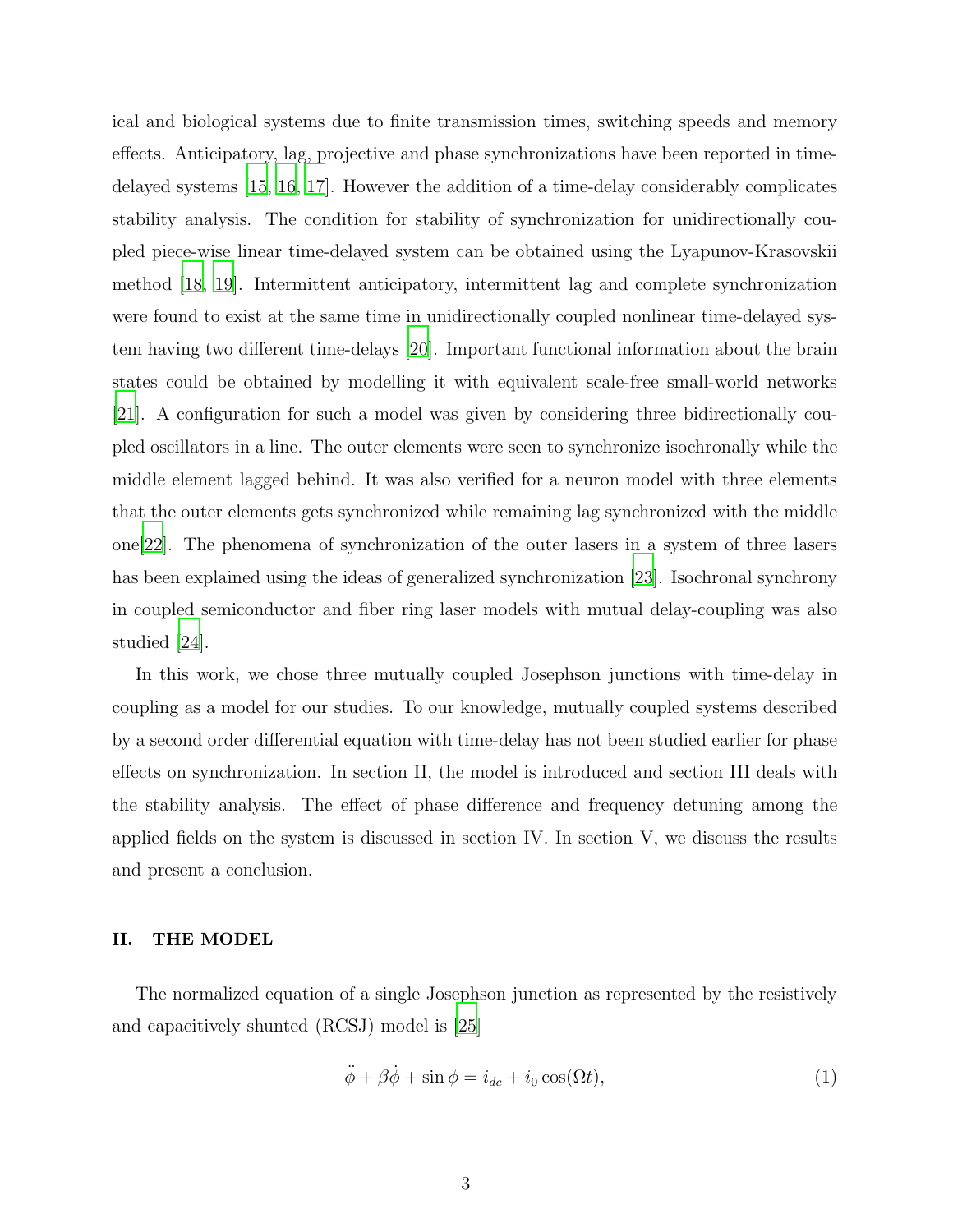where  $\phi$  is order parameter phase difference,  $\beta = \frac{1}{R}$  $\frac{1}{R}\sqrt{\frac{\hbar}{2ei_cC}}$  is the damping parameter,  $i_{dc}$ is the applied dc biasing and  $i_0 \cos(\Omega t)$  is the applied rf-field. The dynamical equations for three Josephson junctions with a time-delay in coupling can be given as

<span id="page-3-0"></span>
$$
\ddot{\phi}_1 + \beta \dot{\phi}_1 + \sin \phi_1 = i_{dc} + i_0 \cos(\Omega t) - \alpha_s \left[ \dot{\phi}_1 - \dot{\phi}_2 (t - \tau) \right]
$$
  
\n
$$
\ddot{\phi}_2 + \beta \dot{\phi}_2 + \sin \phi_2 = \alpha_s \left[ \dot{\phi}_1 (t - \tau) + \dot{\phi}_3 (t - \tau) - 2 \dot{\phi}_2 \right]
$$
  
\n
$$
\ddot{\phi}_3 + \beta \dot{\phi}_3 + \sin \phi_3 = i_{dc} + i_0 \cos[(\Omega + \Delta \Omega)t + \theta] - \alpha_s \left[ \dot{\phi}_3 - \dot{\phi}_2 (t - \tau) \right],
$$
\n(2)

where  $\tau$  is the time delay applied and  $\alpha_s$  is the coupling term which takes into account of the contribution from the delay circuit.  $\Delta\Omega$  is the frequency detuning and  $\theta$  is the phase difference among the applied fields. Phase synchronization has been studied in a similar system of chaotic rotators without time-delay [\[26](#page-9-5)]. In the present work we have considered the systems to be identical and Eq. [\(2\)](#page-3-0) may be written in equivalent form as

<span id="page-3-1"></span>
$$
\dot{\phi}_1 = \psi_1 \n\dot{\psi}_1 = -\beta \psi_1 - \sin \phi_1 + i_{dc} + i_0 \cos(\Omega t) - \alpha_s [\psi_1 - \psi_2(t - \tau)] \n\dot{\phi}_2 = \psi_2 \n\dot{\psi}_2 = -\beta \psi_2 - \sin \phi_2 + \alpha_s [\psi_1(t - \tau) + \psi_3(t - \tau) - 2\psi_2] \n\dot{\phi}_3 = \psi_3 \n\dot{\psi}_3 = -\beta \psi_3 - \sin \phi_3 + i_{dc} + i_0 \cos[((\Omega + \Delta \Omega)t + \theta)] - \alpha_s [\psi_3 - \psi_2(t - \tau)].
$$
\n(3)

For the case  $\Delta\Omega = \theta = 0$ , it can be seen from Eq. [2](#page-3-0) that the subsystem consisting of the outer JJs possess symmetry with respect to interchange of variables and hence may possess identical solutions. This type of situations where identical solutions exists for coupled systems is known as complete synchronization. Chaotic systems also exhibit complete synchronization for some values of parameters. An array of JJs with no delay in coupling is found to be chaotically synchronized for the parameter values  $\beta = 0.3, i_0 = 1.2, \Omega = 0.6, i_{dc} = 0.3$  with  $\alpha_s = 0.37$  [\[27\]](#page-9-6). We have selected these values of parameters for numerical studies unless specified otherwise. In the presence of a time-delay in coupling, it is found that the dynamics changes between periodic and chaotic motions. However synchronization is found to be unaffected by the time delay.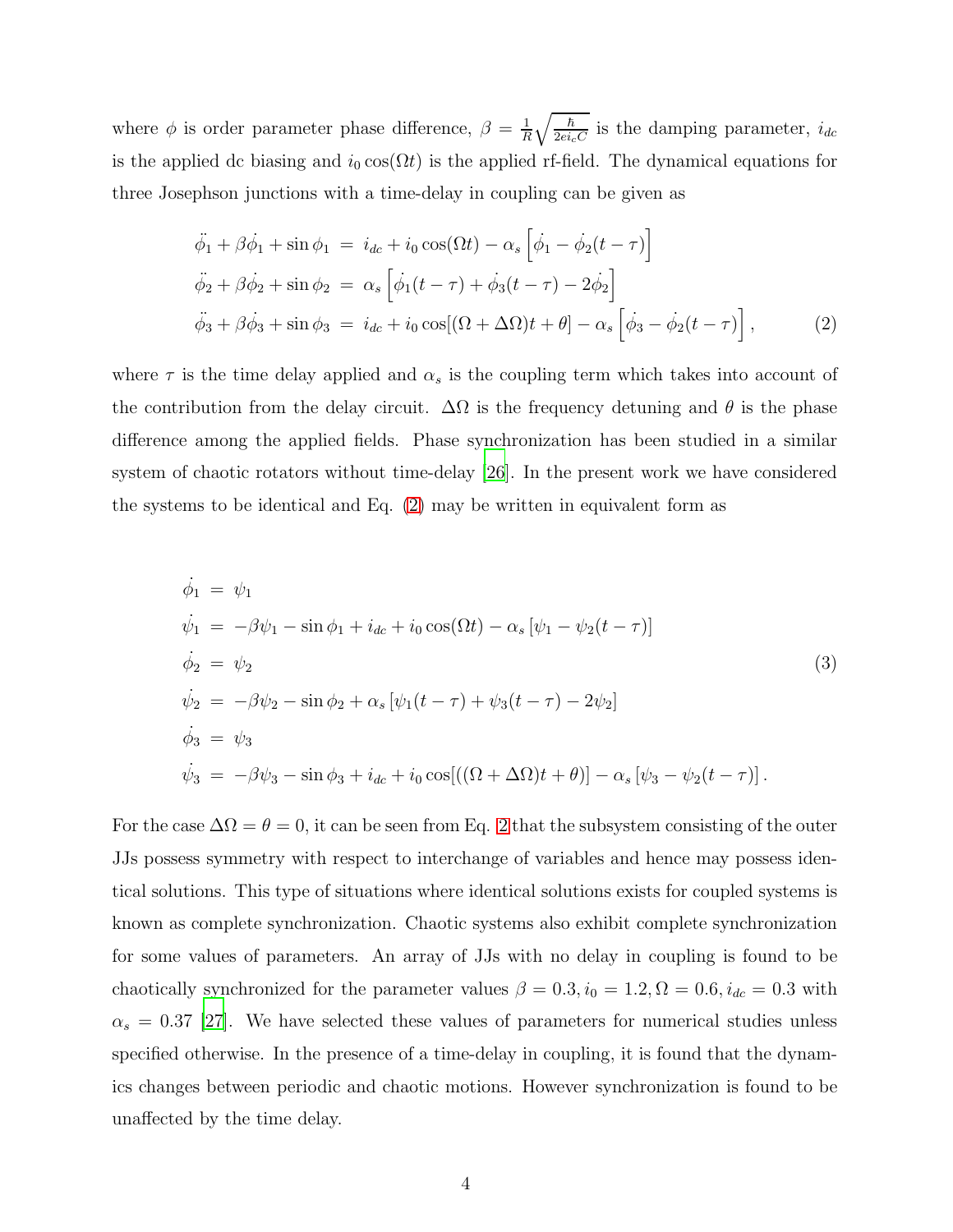## III. STABILITY ANALYSIS

In order to check for the stability of synchronization and its dependence on various parameters, we need to know the transverse Lyapunov exponents (TLE) and its dependence on the parameters. The necessary and sufficient condition for stability of the synchronous solution is that all the transverse Lyapunov exponents (TLE) calculated with respect to the perturbation out of the synchronization manifold should be negative. However calculation of Lyapunov exponents gets complicated when time-delays are involved. By linearizing the equation for the outer JJs about the synchronization manifold, we can arrive at a necessary condition for synchronization, i.e., the sum of the TLE should be negative. If the sum of the TLEs is negative, it implies that the phase space is shrinking. Let  $\phi(t)$  and  $\psi(t)$ represent the synchronous solution and we define new variables  $\Delta \phi_i(t) = \phi_i(t) - \phi(t)$  and  $\Delta\psi_i(t) = \psi_i(t) - \psi(t)$  with  $i = 1, 3$ . Here  $\Delta\phi_i(t)$  and  $\Delta\psi_i(t)$  are the perturbations of the outer oscillators from the synchronization manifold. Linearizing Eq[.3](#page-3-1) transverse to the synchronization manifold , we get after dropping the subscripts [\[23](#page-9-2)]

$$
\begin{pmatrix}\n\Delta \dot{\phi} \\
\Delta \dot{\psi}\n\end{pmatrix} = \begin{pmatrix}\n0 & 1 \\
1 & -\beta - \alpha_s\n\end{pmatrix} \begin{pmatrix}\n\Delta \phi \\
\Delta \psi\n\end{pmatrix}.
$$

We have approximated  $\sin(\Delta \phi) \approx \Delta \phi$  as  $\Delta \phi$  is small. Due to the delay in coupling, perturbations will not affect the coefficient matrix until  $t - t_1 \geq 2\tau$ . The Wronskian of the linearized system can be related to the trace of the matrix by Abel's formula

$$
W(t) = \begin{vmatrix} \Delta \phi & \Delta \psi \\ \Delta \dot{\phi} & \Delta \dot{\psi} \end{vmatrix} = exp \left( \int_{t_1}^t (-\alpha_s - \beta) dt \right).
$$

The Wronskian gives the phase space dynamics of the system. Taking the natural log of the Wronskian we get

<span id="page-4-0"></span>
$$
\ln[W(t)] = \ln|\Delta\phi\Delta\dot{\psi} - \Delta\psi\Delta\dot{\phi}| = -\int_{t_1}^t (\alpha_s + \beta)dt.
$$
 (4)

This is a monotonically decreasing function of  $t$  which means that the phase space volume of the system perturbed from the synchronization manifold contracts as a function of time. The sum of the transverse Lyapunov exponents is given as

$$
\sum_{j=1}^{2} \lambda_j = \lim_{t \to \infty} \frac{1}{t} ln|\Delta \phi \Delta \dot{\psi} - \Delta \psi \Delta \dot{\phi}|,
$$
\n(5)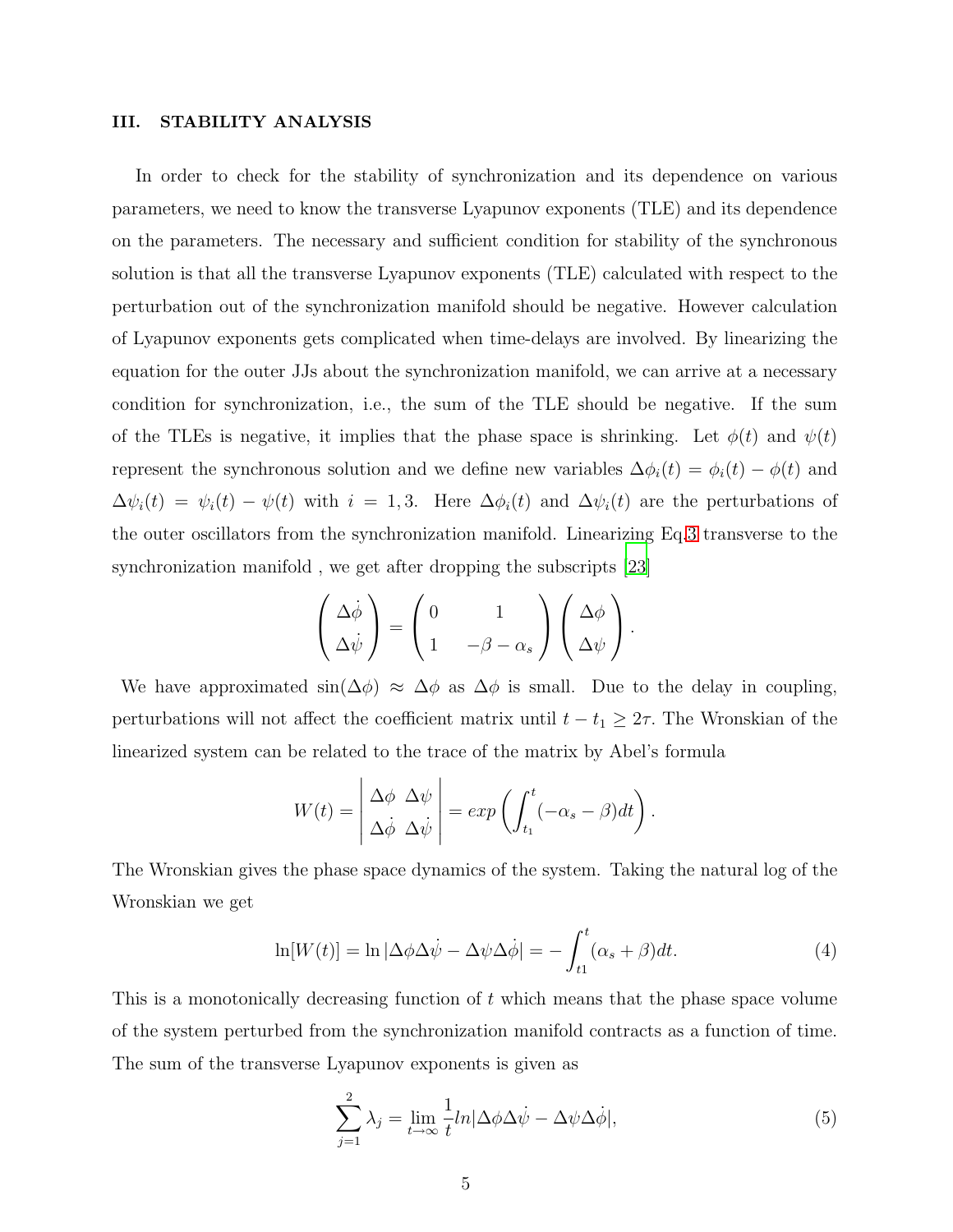The sum of the transverse Lyapunov exponents can be now approximated using Eq. [4](#page-4-0) as

<span id="page-5-0"></span>
$$
\lambda_1 + \lambda_2 \approx -(\alpha_s + \beta). \tag{6}
$$

which is negative indicating that the phase space of the coupled system shrinks to a trajectory representing the synchronous state. The sum of the Lyapunov exponents depends on the coupling term and damping parameter. Even though the sum of the conditional Lyapunov exponents is negative, if one of the exponents is positive, the solution will blow up along the unstable direction. This kind of a situation, where isochronally synchronized solution gets unstable even though the sum of Lyapunov exponents is negative was addressed in ref. [\[24\]](#page-9-3).

The quality of synchronization is usually quantified using the correlation coefficient (CC) given by

$$
CC = \frac{\langle [\psi_1(t) - \langle \psi_1(t) \rangle] [\psi_i(t) - \langle \psi_i(t) \rangle] \rangle}{\sqrt{\langle |\psi_1(t) - \langle \psi_1(t) \rangle|^2} \sqrt{\langle |\psi_i(t) - \langle \psi_i(t) \rangle|^2 \rangle}}
$$
(7)

with  $i = 2, 3$ . The value of correlation coefficient lies between  $-1 \leq CC \leq 1$  with large value of  $|CC|$  meaning better synchrony. The cross correlation of the dynamics is shown in Fig[.1\(](#page-9-7)a) for the JJ system, from which we observe that for very low values of coupling constant there is loss of synchrony. In Fig[.1\(](#page-9-7)b) the transverse Lyapunov exponents are plotted. It can be seen that the sum of the TLE will always be negative as given by Eq[.6.](#page-5-0)We observe that corresponding to the values where cross correlation is lost, there is a small positive value for one of the TLE. Fig[.2](#page-10-0) (a) shows the cross correlation between the outer junctions for various values of damping parameter. It can be observed from Fig[.2](#page-10-0) (b) that the middle junction remains uncorrelated with the outer ones for most of the values of damping parameter. Thus the middle junction mediates synchronization between the outer junction while remaining unsynchronized from both the outer junctions.

In the presence of a time-delay  $\tau$ , the dynamics of the system changes considerably. It is observed that for some values of time delay (for  $\tau$  nearly equal to 0.35 onwards) the system exhibits periodic synchronized motion. Fig.  $3(a)$  is the bifurcation plot for various timedelays which shows periodic and chaotic behavior for different delay times. With Fig. [4\(](#page-12-0)a), we show that the system remains synchronized for most of the values of time-delay. The TLEs plotted in Fig. [4\(](#page-12-0)b)shows that one of the TLE has positive value for regions where CC is lost.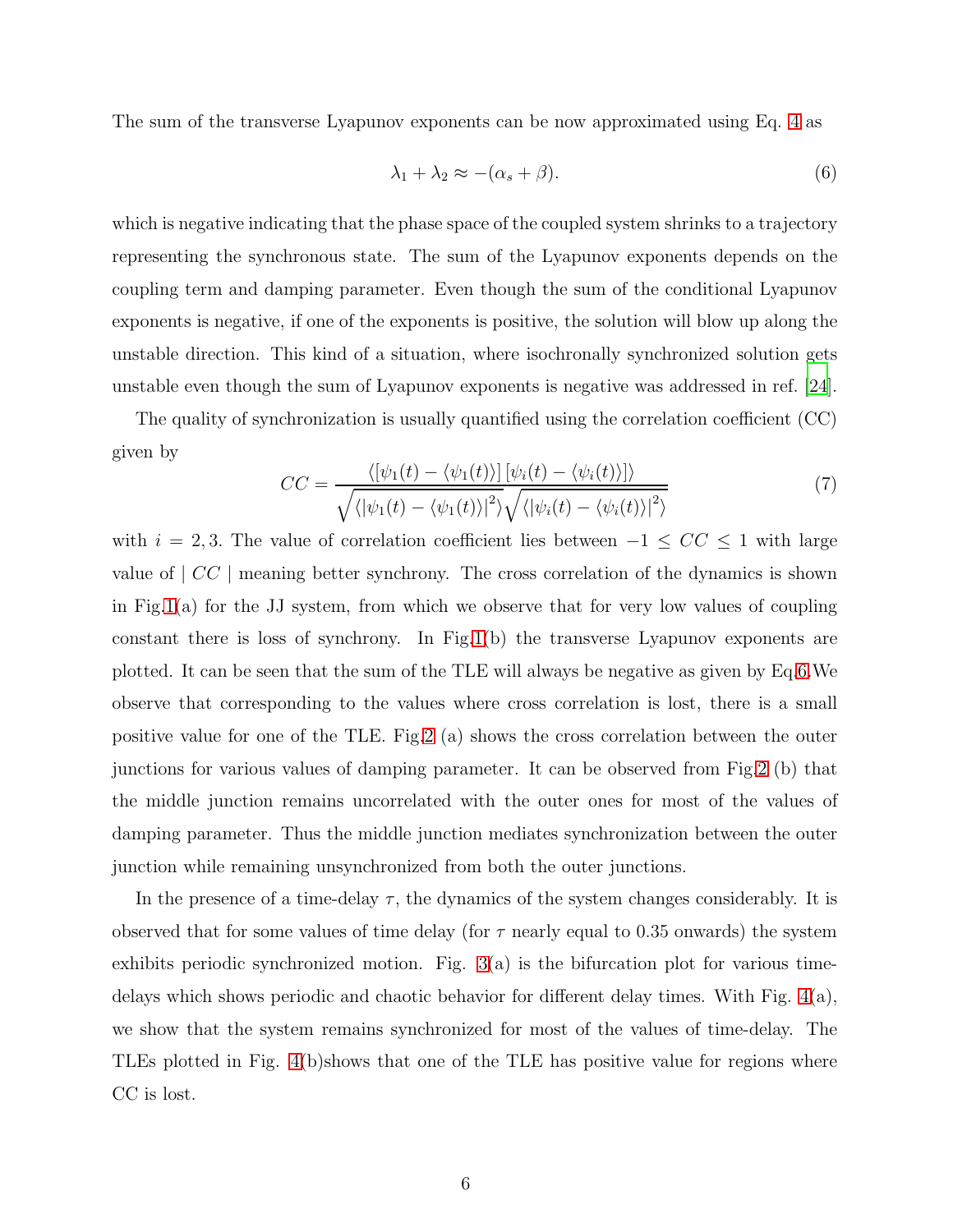#### IV. EFFECT OF PHASE DIFFERENCE AND FREQUENCY DETUNING

A phase difference between the applied fields was found to supress chaos effectively in an array of coupled Josephson junctions. In this section we study the effect of phase difference in bidirectionally coupled time-delay systems. From Eq. [2,](#page-3-0) we can see that in the presence of an applied phase difference, the equation for the outer junctions is no longer identical. In terms of the difference variable  $\psi_{1,3}^- = \psi_1 - \psi_3$  we can write the equation for the outer junctions from Eq. [3](#page-3-1) as

$$
\dot{\psi}_{1,3}^- = -\beta \psi_{1,3}^- - 2\cos(\frac{\phi_{1,3}^+}{2})\sin(\frac{\phi_{1,3}^-}{2}) + i'_0 \sin(\Omega t + \theta/2) - \alpha_s \psi_{1,3}^- \tag{8}
$$

where  $\phi_{1,3}^- = \phi_1 - \phi_3$ ,  $\phi_{1,3}^+ = \phi_1 + \phi_3$  and  $i'_0 = 2i_0 \sin(\theta/2)$  and it can be seen that for a finite value of phase difference the outer junctions cannot get synchronized.

The phase difference which usually desynchronizes the system may be used to suppress chaos in time-delayed systems. From Figs. [3](#page-11-0) and [4,](#page-12-0) it can be seen that for a time delay of  $\tau = 0.25$  the system is chaotic and synchronized. Fig. [5](#page-12-1) shows that an applied phase difference of  $\theta = 0.15\pi$  desynchronizes the system with  $\tau = 0$ . But when a time-delay along with a phase difference is applied the system exhibits periodic motion. From the time series plotted in Fig. [6,](#page-13-0) it can be observed that the application of a phase difference  $\theta = 0.15\pi$ along with the time-delay, the system goes to a periodic state.

To complete the discussion, we consider the case of frequency detuning as it is difficult to apply a second frequency which is exactly same as the first. Small deviations in the applied frequencies are inevitable. So we consider the system with a small frequency detuning and the initial phase difference is taken to be zero. In order to investigate the difference in the dynamics brought about by frequency detuning, we first check the case where  $\Delta\Omega = 0$  in Eq[.2,](#page-3-0) i.e, the case without any detuning. Fig. [7](#page-13-1) shows the temporal dynamics of the system considered with no detuning. Fig. [7\(](#page-13-1)a) shows the time series plot for  $\psi_1$  with no detuning. Fig. [7\(](#page-13-1)b) shows the time series plot for the difference between the variables of the outer and the middle junction while Fig. [7\(](#page-13-1)c) is time series plot for the outer junctions. The outer junctions are perfectly synchronized while remaining uncorrelated with the inner junction.

When a frequency detuning is applied, it can be observed that the outer junctions show synchronization in regular intervals. Fig.  $8(a)$  is the time series plot for the variable for the outer junction with  $\Delta\Omega = 0.004$  and it can be seen that a periodic modulation has appeared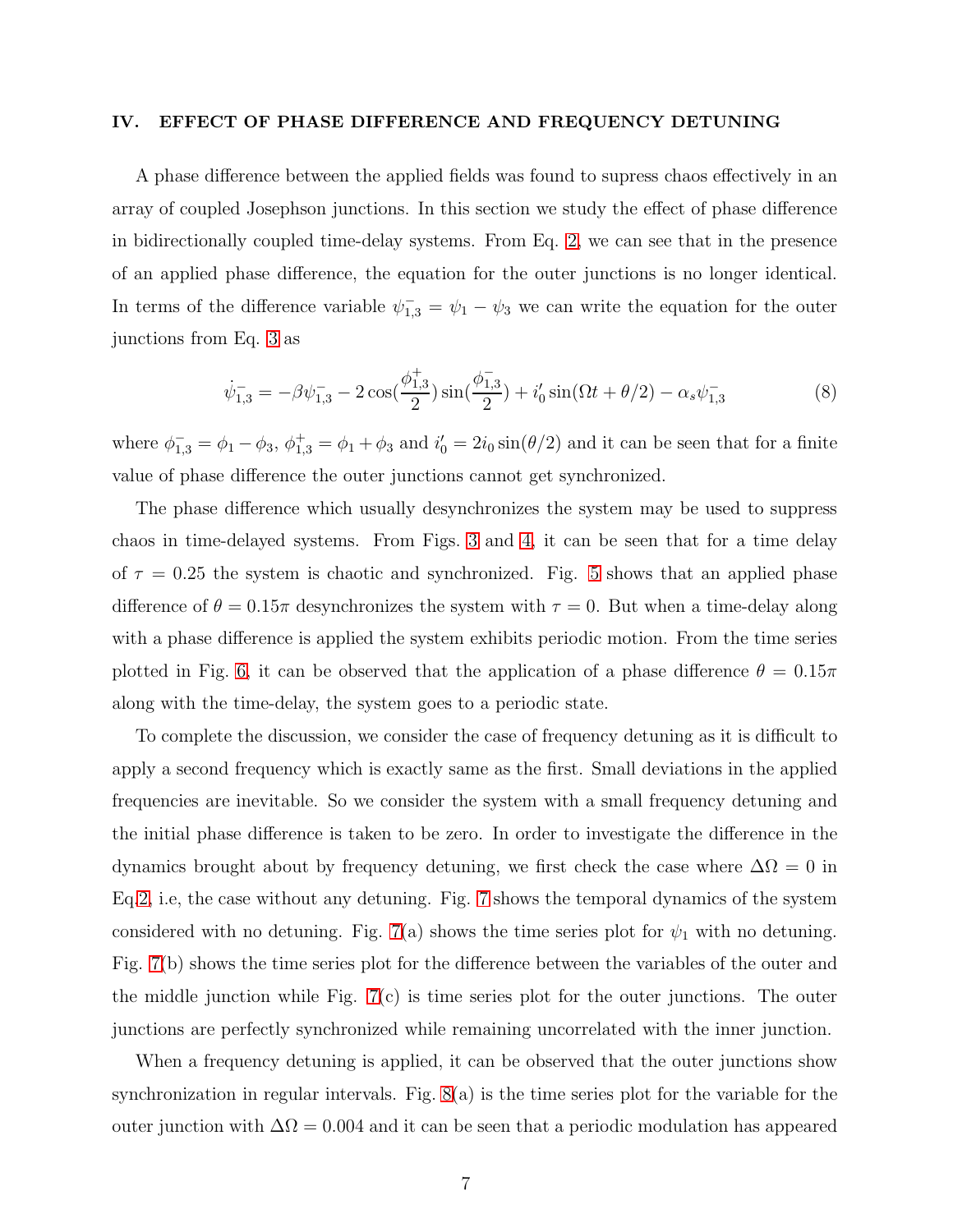due to detuning. Here we observe that though the qualitative behavior is repeated, the trajectory of the system cannot be completely repeated due to the chaotic segments in the evolution process. This type of motion is referred to as breathers. Fig. [8\(](#page-13-2)b) shows the time series plot for the difference between the variables of the outer and middle junctions and it can be seen that they remain uncorrelated. Fig. [8\(](#page-13-2)c) shows the time series plot for the difference between the variables of the outer junctions. It can be seen that they get synchronized periodically with a period of  $T = 2\pi/\Delta\Omega$ . The qualitative behavior of the system is not affected by time delays.

## V. RESULT AND DISCUSSION

In this work we deal with bidirectionally coupled time-delayed systems and study the effect of delay and phase difference between the applied fields on synchronization. The sum of the Lyapunov exponents transverse to the synchronization manifold is evaluated and it is found to be negative indicating the shrinking of phase space of the coupled system to a trajectory representing the synchronous state. However cross correlation coefficient reveals positive TLE for some values of coupling constant and damping parameter where synchrony is lost, though the sum would be still negative. Transverse Lyapunov exponents are evaluated numerically and are found to be in good agreement with the analytic results. By varying the time-delay, we have analyzed the behavior of the system and it is observed that for small values of time delays, periodic motion occur and as the delay time is increased chaotic motion reappears. However the system remained synchronized for most of the values of time-delay and hence may find applications in secure communication. The study on a configuration of three oscillators in a line is of importance because of the current recognition that it has resemblance with neuron models. Phase difference between the applied fields together with the time delays may be effectively used to suppress chaos. The practical situation where a small frequency detuning will be present between the applied fields is also studied. As the frequency detuning is like a time dependent phase difference, periodic and chaotic motions are repeated with a period of  $T = 2\pi/\Delta\Omega$ . Time-delay does not change the effect of frequency detuning. Experimentally it is possible to apply a required delay in JJ [\[6](#page-8-5)]. Hence by suitably adjusting the time-delay, chaos may be controlled in JJ devices like voltage standards, detectors, SQUIDS etc where chaotic instabilities are least desired.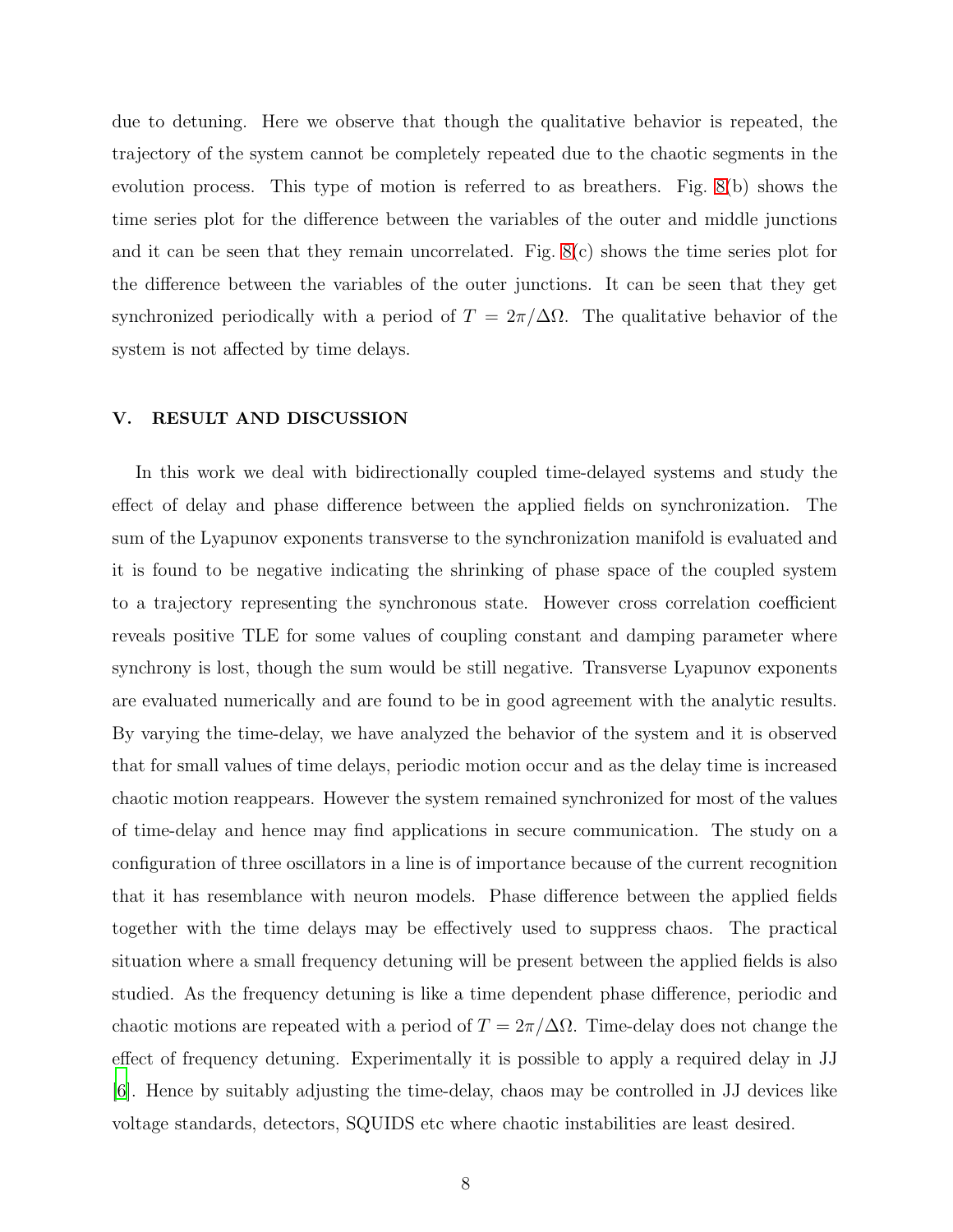#### Acknowledgments

The authors acknowledge DRDO, Government of India for financial assistance through a major research project. The authors are grateful to Dr.Ira B. Schwartz, Naval Research Laboratory, Nonlinear Systems Dynamics Sections, USA for the valuable suggestions and also for the help extended during the numerical works. The authors thank the Reviewers for the valuable comments which helped us to improve the original manuscript.

- <span id="page-8-0"></span>[1] D. D'Humieres, M. R. Beasley, B. A. Huberman, and A. Libchaber, Phys. Rev. A 26, 3483 (1982).
- <span id="page-8-1"></span>[2] Y. Braiman and I. Goldhirsch, Phys. Rev. Lett. 66, 2545 (1991).
- <span id="page-8-3"></span><span id="page-8-2"></span>[3] V. N. Belykh, N. F. Pedersen, and O. H. Soerensen, Phys. Rev. B 16, 4853 (1977).
- <span id="page-8-4"></span>[4] V. N. Belykh, N. F. Pedersen, and O. H. Soerensen, Phys. Rev. B 16, 4860 (1977).
- <span id="page-8-5"></span>[5] R. L. Kautz, Rep. Prog. Phys. 59, 935 (1996).
- <span id="page-8-6"></span>[6] V. K. Kaplunenko, M. I. Khablpov and E. B. Goldobin, Supercond. Sci Technol.4, 674 (1991).
- <span id="page-8-7"></span>[7] T. Yamada and H. Fujisaka, Prog. Theor. Phys. 69, 32 (1983).
- <span id="page-8-8"></span>[8] T. Yamada and H. Fujisaka, Prog. Theor. Phys. 70, 1240 (1983).
- [9] L. M. Pecora and T. L. Carroll, Phys. Rev. Lett. 64, 821 (1990).
- <span id="page-8-9"></span>[10] A. Pikovsky,M.Rosenblum and J.Kurths, Synchronization: A Universal concept in Nonlinear Science(Cambridge University press, Cambridge, 2001).
- <span id="page-8-10"></span>[11] M. G. Rosenblum, A. S. Pikovsky, and J. Kurths, Phys. Rev. Lett. 78, 4193 (1997).
- <span id="page-8-11"></span>[12] J.A.Blackburn, G.L.Baker and H.J.T.Smith, Phys. Rev. B 62, 5931 (2000).
- <span id="page-8-12"></span>[13] Ahmet Uçar, Karl E. Lonngren and Er-Wei Bai, Chaos, Solitons and Fractals 31, 105 (2007).
- <span id="page-8-13"></span>[14] Chitra R Nayak and V.C. Kuriakose, Phys.Lett.A 365, 284 (2007).
- <span id="page-8-14"></span>[15] Feng Cun-Fang, Zhang Yan and Wang Ying-Lai, Chin.Phys.Lett. 23, 1418 (2006).
- <span id="page-8-15"></span>[16] Feng Cun-Fang, Zhang Yan and Wang Ying-Lai, Chin.Phys.Lett.24, 50 (2007).
- <span id="page-8-16"></span>[17] D. V. Senthilkumar, M. Lakshmanan, and J. Kurths, Phys. Rev. E 74, 035205 (2006).
- <span id="page-8-17"></span>[18] N.Krasovskii, Stability of motion, Stanford press, Stanford, 1963.
- <span id="page-8-18"></span>[19] K.Pyragas, Phys. Rev. E 58, 3067 (1998).
- <span id="page-8-19"></span>[20] D. V. Senthilkumar and M. Lakshmanan, Chaos 17, 013112 (2007).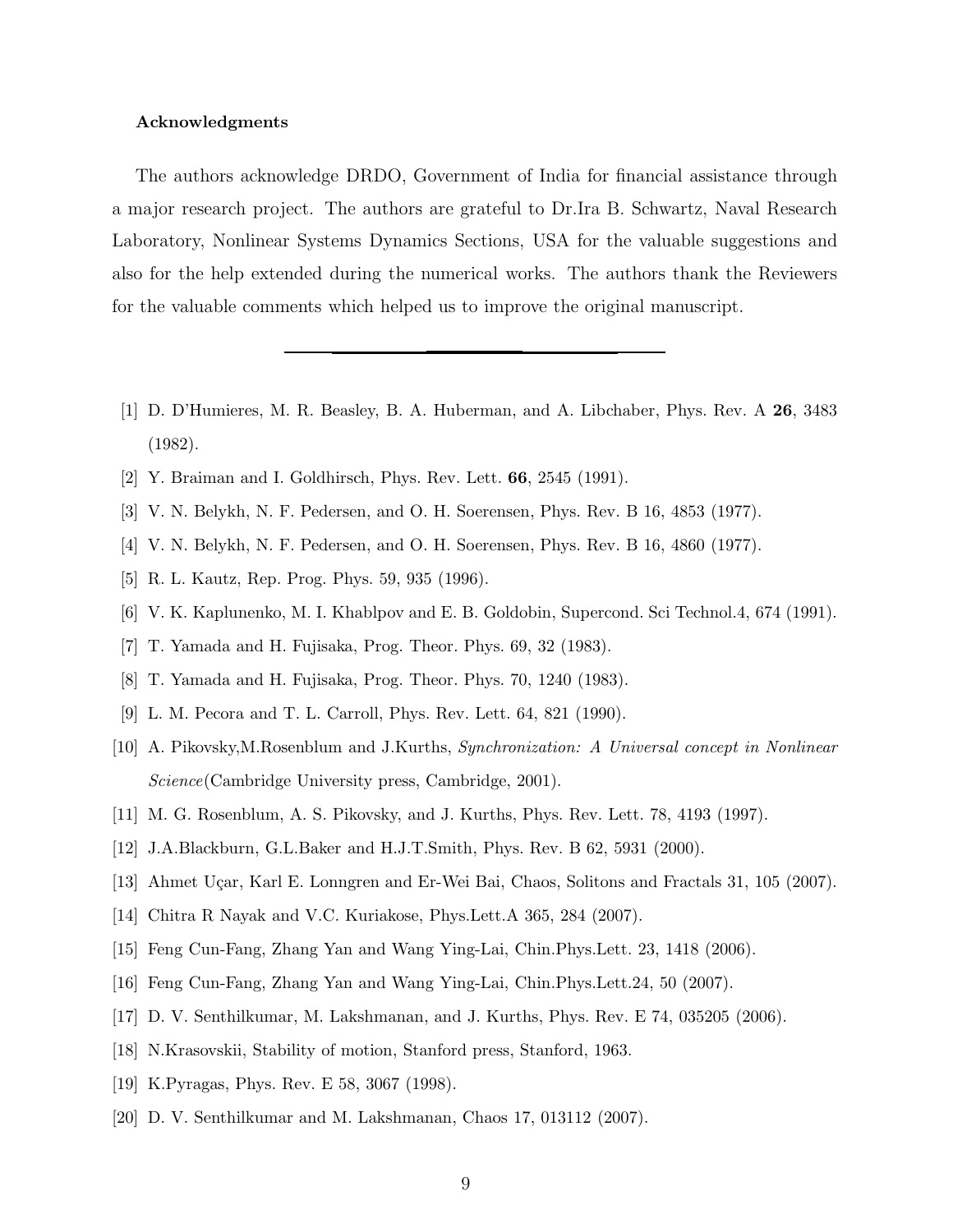- <span id="page-9-0"></span>[21] V. M. Eguìluz, D. R. Chialvo, G. A. Cecchi, M. Baliki, and A. V. Apkarian, Phys. Rev. Lett. 94, 018102 (2005).
- <span id="page-9-1"></span>[22] I. Fischer, R. Vicente, J. M. Buldú, M. Peil, C. R. Mirasso, M. C. Torrent and Jordi Garca-Ojalvo, Phys. Rev. Lett. 97, 123902 (2006).
- <span id="page-9-3"></span><span id="page-9-2"></span>[23] Alexandra S. Landsman and Ira B. Schwartz, Phys. Rev. E 75 , 026201 (2007).
- <span id="page-9-4"></span>[24] Ira B. Schwartz and Leah B Shaw, Phys. Rev. E 75 , 046207 (2007).
- [25] A. Barone and G. Paterno, Physics and Applications of Josephson effect, (New York:Wiley & sons,1982).
- <span id="page-9-6"></span><span id="page-9-5"></span>[26] G. V. Osipov, A. S. Pikovsky, and J. Kurths, Phys. Rev. Lett. 88, 054102 (2002).
- [27] Chitra R. N. and V.C. Kuriakose, Chaos 18, 013125 (2008).



<span id="page-9-7"></span>FIG. 1: (a)Crosscorrelation (CC) between the two outer JJs for different values of coupling strength with all other values  $\beta = 0.3$ ,  $i_0 = 1.2$ ,  $\Omega = 0.6$ ,  $i_{dc} = 0.3$  (b) Transverse Lyapunov exponents plotted for the same parameter values.  $\tau$ =0.1 in both cases.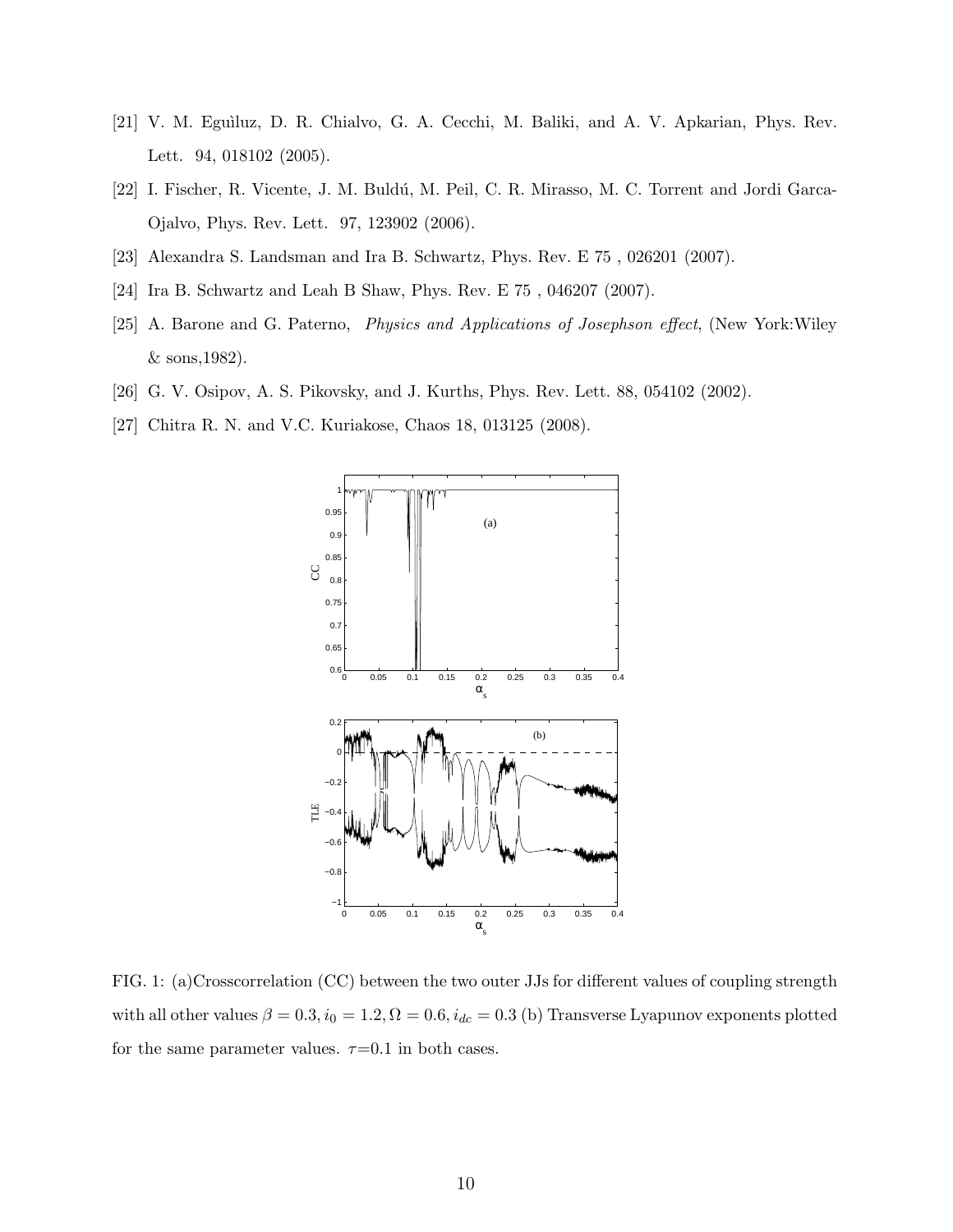

<span id="page-10-0"></span>FIG. 2: (a) CC between the two outer JJs for different values of damping parameter with  $\alpha_s=0.37$ (b)CC between the outer and middle junction.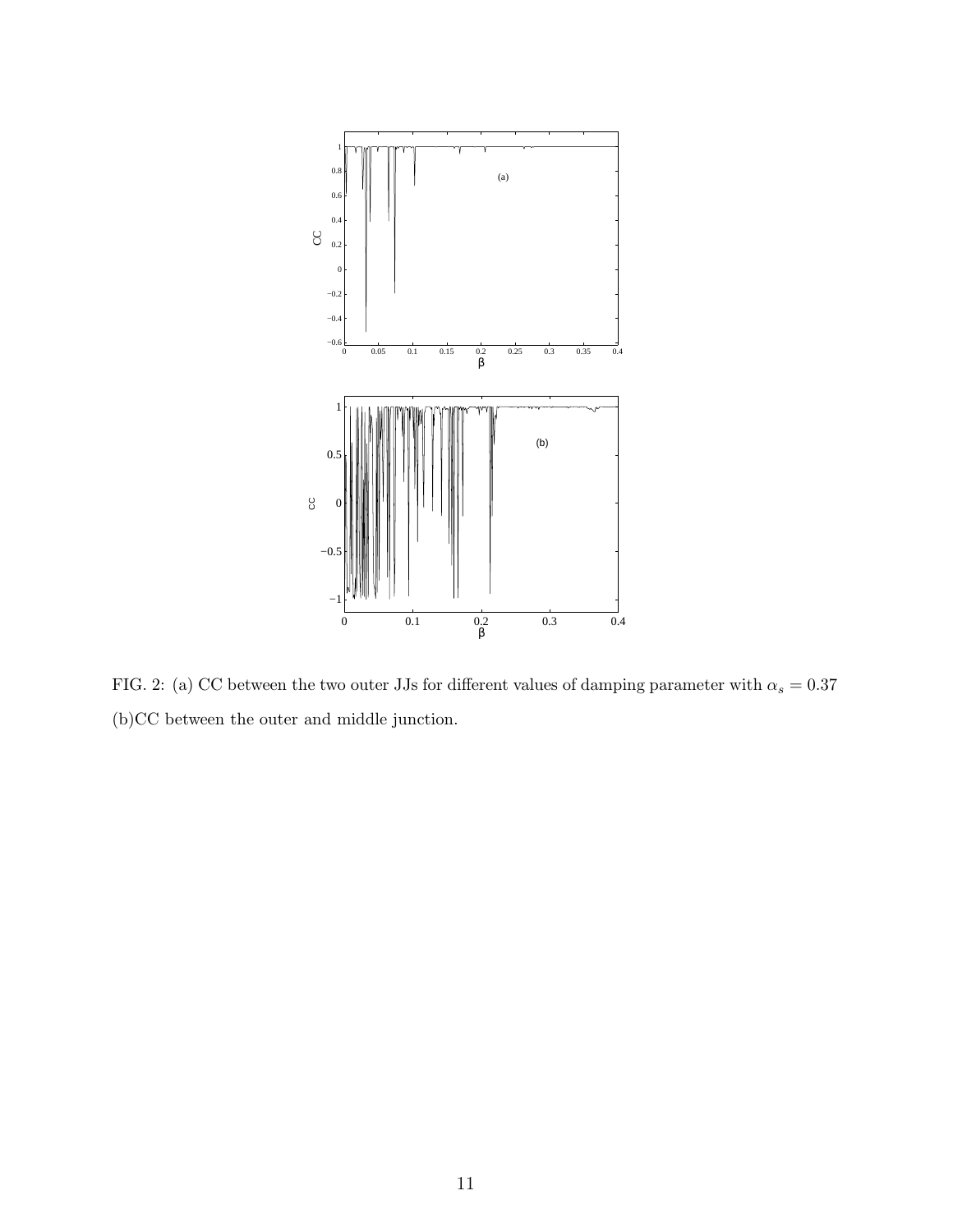

<span id="page-11-0"></span>FIG. 3: (a)Bifurcation diagram for  $\psi_1$  against  $\tau$  (b)Bifurcation diagram for  $\psi_2$  against  $\tau$ . Parameter values are  $\beta = 0.3, i_0 = 1.2, \Omega = 0.6, i_{dc} = 0.3, \alpha_s = 0.37$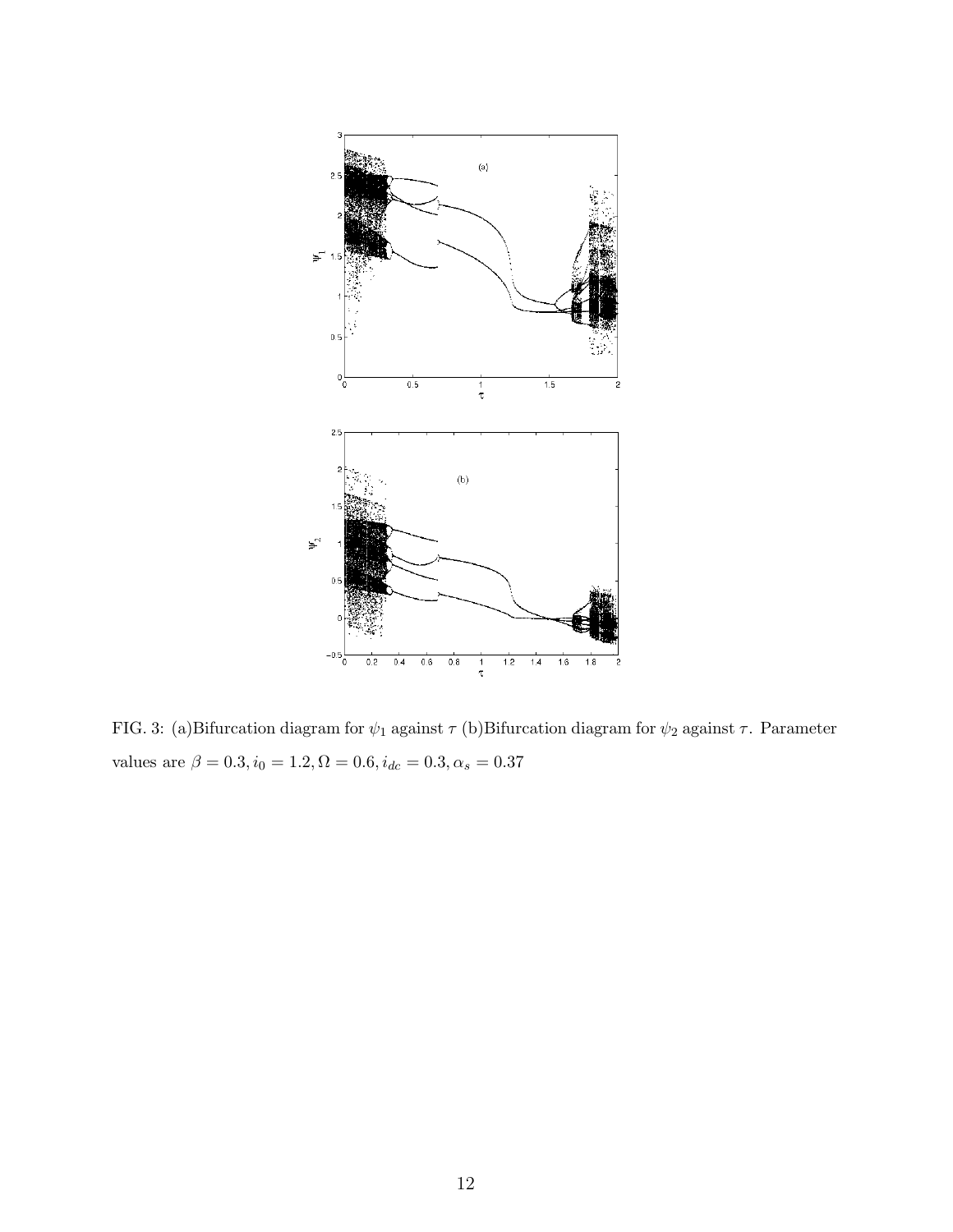

<span id="page-12-0"></span>FIG. 4: (a)Cross correlation for various values of  $\tau$  with the other parameter values as  $\beta = 0.3, i_0 =$  $1.2, \Omega = 0.6, i_{dc} = 0.3, \alpha_s = 0.37$  (b) TLEs plotted for different values of  $\tau$ 



<span id="page-12-1"></span>FIG. 5: The outer and inner junctions are desynchronized on the application of a phase difference  $\theta=0.15\pi$  with  $\tau=0.$